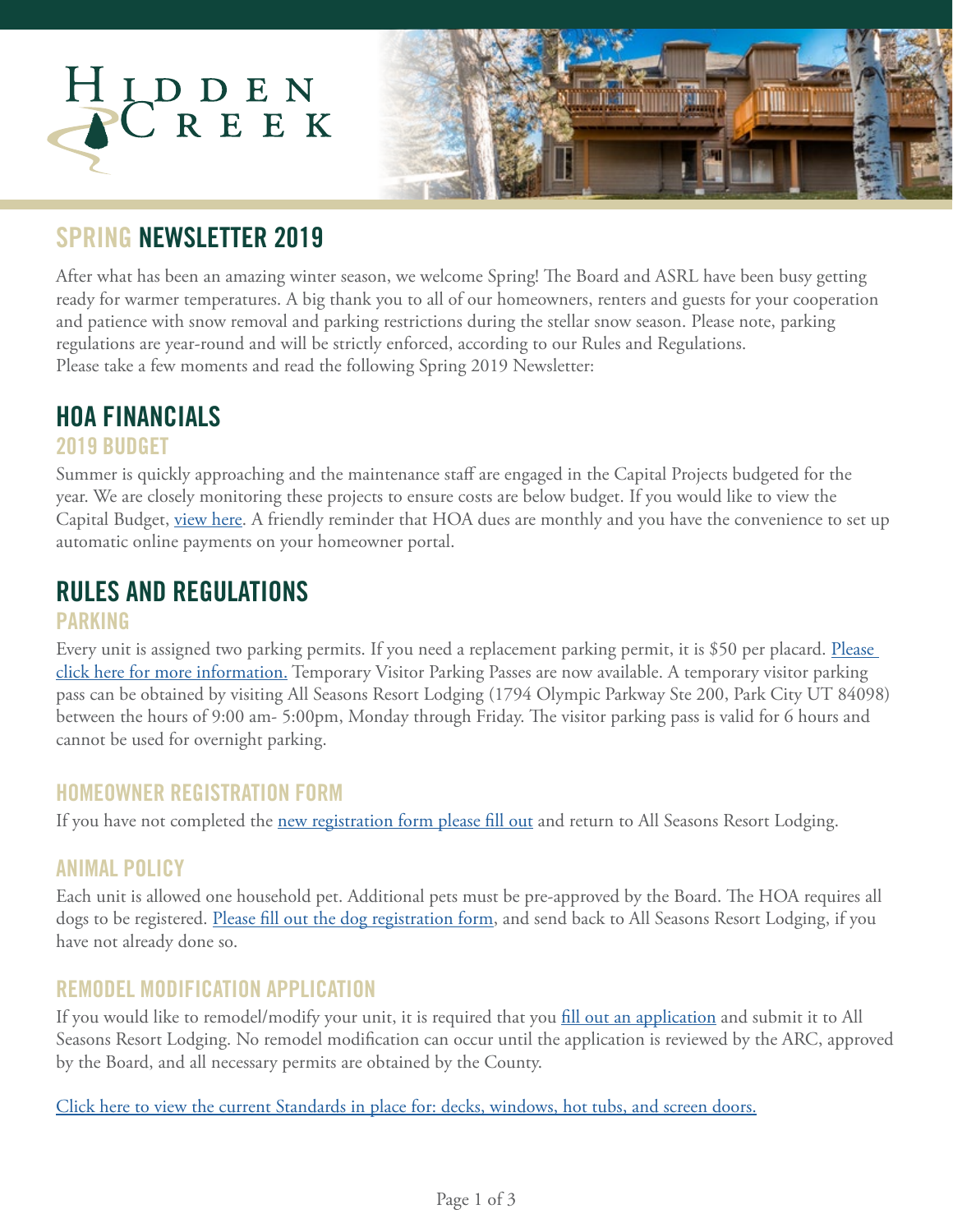## **COMMUNITY VISION COMMITTEE**

The new Community Vision Committee members are homeowners: Rich Gleason, Lili Holland, David Knecht, Carri Moentmann, Deb Lovci Russell, and Judy Sampaio. The CVC met and submitted a prioritized list of recommendations to the ARC, taking into consideration modifications that would benefit the overall beauty, uniformity, and safety of the Hidden Creek community.

## **ARC**

The ARC met and discussed additioanl standards and brought to the Board its recommendations. The Board is currently reviewing the recommendations and will vote at the next Board meeting in June.

### **ASRL / MAINTENANCE UPDATES**

Mike Williams is the new All Seasons Resort Lodging Maintenance Manager assigned to Hidden Creek, and Carissa Nosack is the new HOA Manager assigned to Hidden Creek as well. When you see Mike, Carissa or other ASRL staff on property, say hello and introduce yourself. Both Mike and Carissa are working very hard on our behalf.

### **COMPLETED**

- Sauna: new heater and refurbished cedar interior
- Dumpster Enclosures: Aspen, Ambush, Cedar Lane & Willow Creek
- Removal of ice dams and excessive snow on roofs
- New "Private Property" entrance signs have been posted
- All Heat tape is OFF

#### **2019 PROJECTS**

- Roofing: the Association has budgeted for four roofs to be replaced this summer
- Pest Control: the grounds continue to be treated for voles and will continue until they are no longer a nuisance
- Landscaping: xeriscaping around community
- Asphalt
- Replacement of landings and stair treads
- Community Lighting: cut-off lighting is now code in Summit County
- Resurface Hot Tub
- Unit Numbers/Letters: replacing new on each unit
- Repair siding as needed

### **MOUNTAIN REGIONAL WATER PROJECT**

The project was scheduled to begin this spring, but the HOA recently received word that the project has been postponed until the spring of 2020 due to the timeline of Community Water Company's annexation into Mountain Regional. The Association has granted a water line easement and temporary equipment staging areas for Mountain Regional Water Project. In addition, Mt. Regional Water will construct a water valve station on the east side of Upper Cedar Lane, near the pond. The Board will keep you updated when more information becomes available.